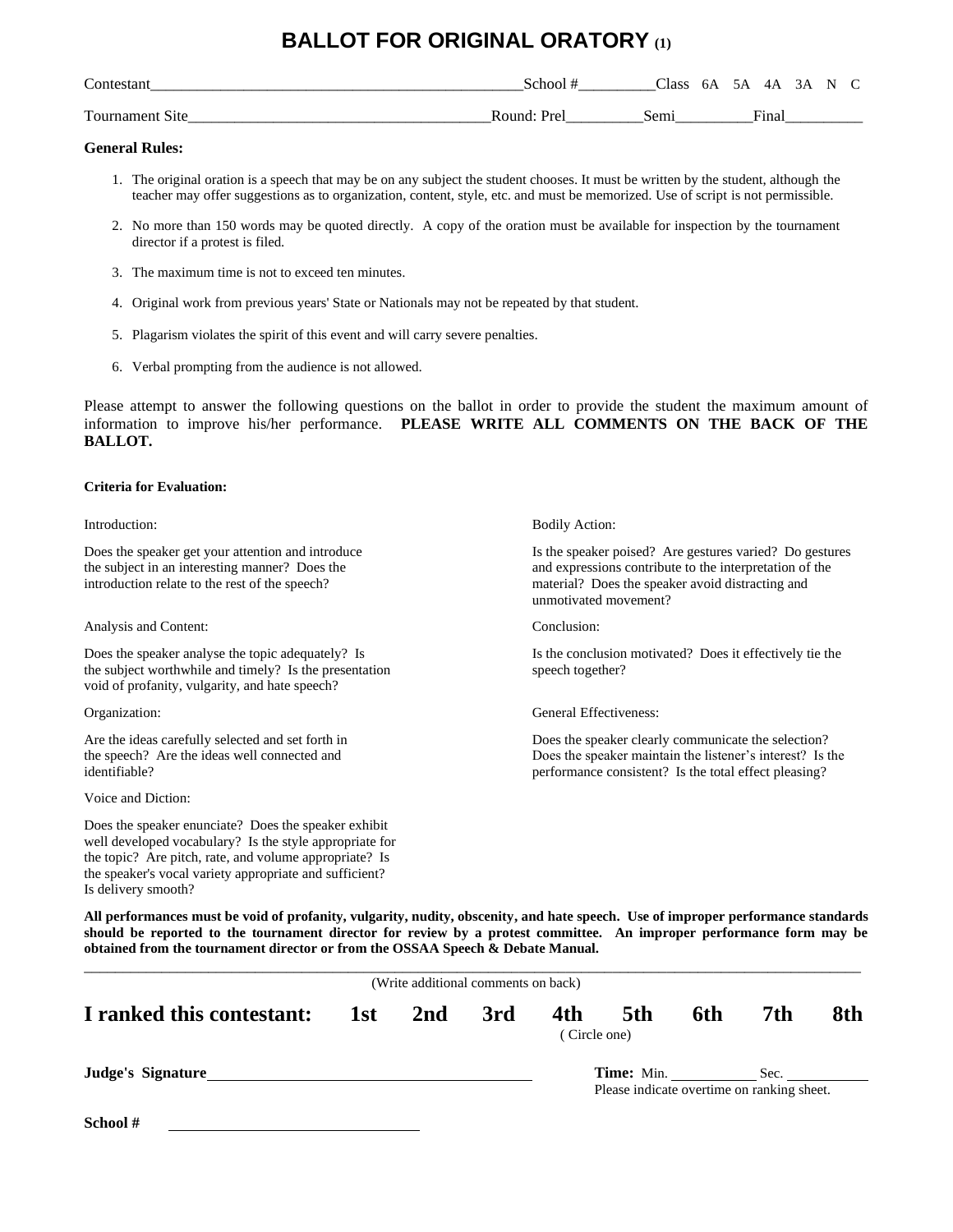### **BALLOT FOR STANDARD ORATORY (2)**

| Contes.   | ∖choo        | lass | 5A<br>6A                     | 3A<br>4A | N | $\sim$ |
|-----------|--------------|------|------------------------------|----------|---|--------|
| Tournamen | Round<br>⊵re | Sem  | $\overline{\mathbf{q}}$ inar |          |   |        |

#### **General Rules:**

- 1. This event is limited to students in grades nine and ten.
- 2. For the purpose of this contest, a standard oratory is defined as a speech, editorial, or essay written by some person other than the speaker and must be memorized. Use of a script is prohibited. Plays, poetry, and fictional monologues are unacceptable.
- 3. Each participant is to precede his selection by a short introduction in which he/she acquaints the audience with the author, and the reason why this particular material was chosen for delivery, i.e., why it is worth giving?
- 4. The maximum time including the introduction is not to exceed ten minutes.
- \*5. Verbal prompting from the audience is not allowed.

Please attempt to answer the following questions on the ballot in order to provide the student the maximum amount of information to improve his/her performance. **PLEASE WRITE ALL COMMENTS ON THE BACK OF THE BALLOT.**

#### **Criteria for Evaluation:**

| Introduction:                                                                                                                                                                                | Voice and Diction:                                                                                                                                                           |
|----------------------------------------------------------------------------------------------------------------------------------------------------------------------------------------------|------------------------------------------------------------------------------------------------------------------------------------------------------------------------------|
| Are the title and author clearly stated?<br>Is an interest in the selection created?<br>Is the information relevant to and sufficient<br>for the selection?                                  | Is pronunciation acceptable? Are pitch, rate, and<br>volume appropriate? Is the speaker's voice<br>appropriate and sufficient? Is delivery smooth?                           |
| Selection:                                                                                                                                                                                   | <b>Bodily Action:</b>                                                                                                                                                        |
| Does the material selected have lasting value?<br>Is it appropriate for the speaker? Is the selection<br>void of profanity, vulgarity, and hate speech?                                      | Is the speaker poised? Do gestures and expressions<br>contribute to the interpretation of the material? Does<br>the speaker avoid distracting and unmotivated<br>movement?   |
| Insight and Understanding:                                                                                                                                                                   | General Effectiveness:                                                                                                                                                       |
| Does the speaker appear to have understanding<br>of the meaning of the selection? Does the speaker<br>display an understanding of the author's theme,<br>point of view, and original intent? | Does the speaker clearly communicate the selection?<br>Does the speaker maintain the listener's interest?<br>Is the performance consistent? Is the total effect<br>pleasing? |

Interpretation:

Does the speaker convey higher understanding of the material?

| 7th<br>I ranked this contestant:<br>1st 2nd<br>4th<br>6th<br>3rd<br>5th<br>(Circle one) | 8th  |
|-----------------------------------------------------------------------------------------|------|
| Please indicate overtime on ranking sheet.                                              | Sec. |
|                                                                                         |      |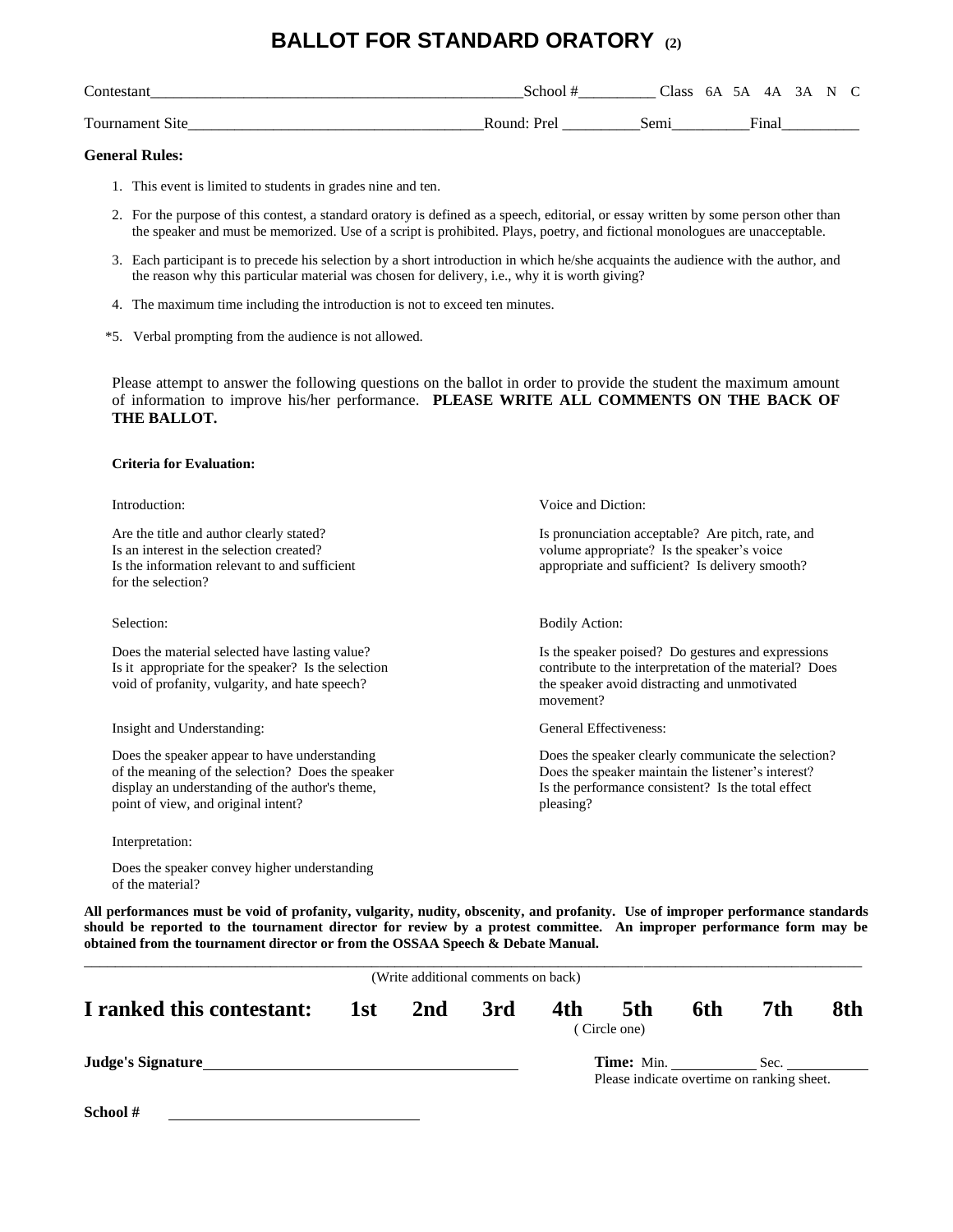### **BALLOT FOR DRAMATIC INTERPRETATION (3)**

| $\sim$<br>contestant            | School          | Class | 6A | 4Α<br>ጎ A                | 3Α | N |  |
|---------------------------------|-----------------|-------|----|--------------------------|----|---|--|
| Tournament<br>S <sub>1</sub> te | Pra<br>- Round∙ | Semi  |    | $\overline{\text{}}$ ina |    |   |  |

#### **General Rules:**

- 1. Dramatic and humorous literature are to be defined as **a monologue or material in which persons or characters other than, or in addition to, the author speak throughout**. The material should have sufficient merit to justify careful study and preparation by the student.
- 2. Material must be from a single work of published worthwhile literature using the same diction that the author has used in the original manuscript. Materials taken from a recording will not be accepted.
- 3. Additional wording may be added only for the purpose of introduction, transition, and conclusion. Transitions must be a vehicle for time or location change only. Total time of introduction, conclusion, and all transitions may not exceed 2 minutes. Author's wording may not be altered except to delete vulgarities and offensive language.
- 4. The performance should include an introduction designed to prepare the audience favorably for the material to be presented.
- 5. The maximum time including the introduction is not to exceed ten minutes.
- \*6. Properties shall not be used.
- \*7. Examples of movement PERMITTED: Kneeling on one or both knees, squatting, jumping, walking. Examples NOT PERMITTED: sitting or lying down
- 8. A copy from the original published script must be available. This copy must have all lines highlighted if they are to be performed. A typed copy from all transitions must also be available. Each separate transition must be numbered with the correct corresponding number placed in the script at the appropriate location. Penalty for failure to have available or follow proper form is, in both instances, disqualification.

Please attempt to answer the following questions on the ballot in order to provide the student the maximum amount of information to improve his/her performance. **PLEASE WRITE ALL COMMENTS ON THE BACK OF THE BALLOT.**

#### **Criteria for Evaluation: PLEASE TAKE NOTE OF THE NEW RULES. MONOLOGUES AND LIMITED MOVEMENT ARE PERMITTED!**

Introduction: Voice and Diction: Are the title and author clearly stated? Is Is is pronunciation acceptable? Is enunciation distinct? interest in the selection created? Is the Are pitch, rate, and volume appropriate? Is the mood set? Is the information relevant to speaker's voice responsive and pleasant? Is the use of and sufficient for the selection? vocal variety appropriate and sufficient? Selection: Bodily Action: Bodily Action: Is the selection appropriate for the speaker? Is the speaker poised? Do gestures and facial Does it show literary value? Is it interesting? expressions contribute to the interpretation of the Is the selection void of profanity, vulgarity, material? Does the speaker avoid distracting and and hate speech? unmotivated movement? Insight and Understanding: General Effectiveness: Does the speaker appear to have an understanding Does the speaker clearly communicate the selection: of the selection? Is each idea clearly expressed? Does the speaker maintain the listener's interest? Does the speaker display insight of the author's Does the speaker maintain energy throughout the intent? selection: Is the performance consistent? Is the total effect pleasing? Characterization: Does the speaker clearly distinguish each of the characters in the selection? Are the characters and their attitudes clear and vivid? Are the body responses and attitudes appropriate?

|                           |     | (Write additional comments on back) |     |     |                                                                 |     |      |     |
|---------------------------|-----|-------------------------------------|-----|-----|-----------------------------------------------------------------|-----|------|-----|
| I ranked this contestant: | 1st | 2nd                                 | 3rd | 4th | 5th<br>(Circle one)                                             | 6th | 7th  | 8th |
| <b>Judge's Signature</b>  |     |                                     |     |     | <b>Time:</b> Min.<br>Please indicate overtime on ranking sheet. |     | Sec. |     |
| - School #                |     |                                     |     |     |                                                                 |     |      |     |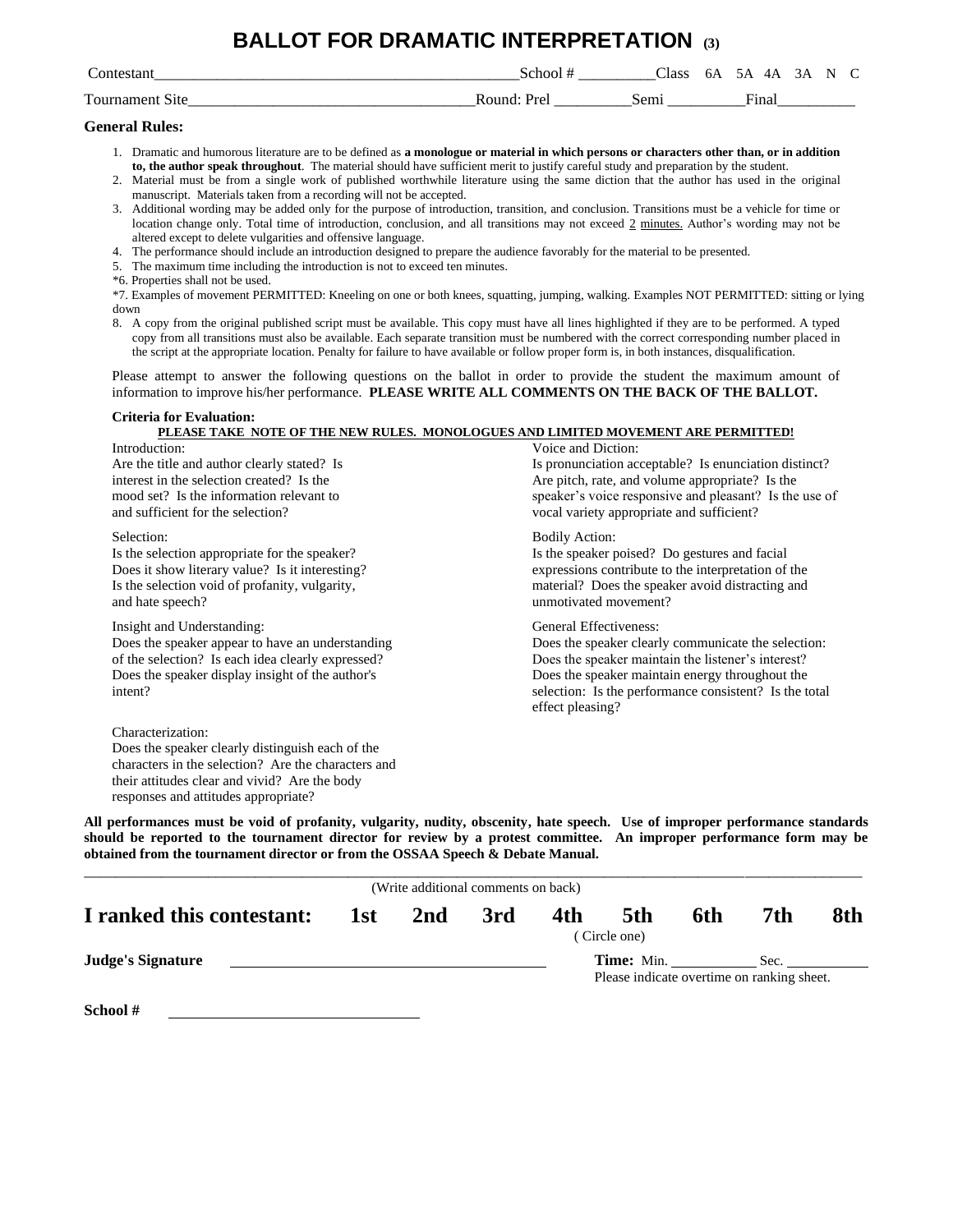### **BALLOT FOR INTERPRETATION OF POETRY (4)**

| Contestan              | School                          | Class | - 6A | 5A 4A 3A N C |       |  |  |
|------------------------|---------------------------------|-------|------|--------------|-------|--|--|
| <b>Tournament Site</b> | $\text{Round} \cdot \text{Pre}$ | sem.  |      |              | Final |  |  |

#### **General Rules:**

- 1. This event is limited to students in grades 11 and 12.
- 2. Each contestant is to give an introduction to his/her program. The purpose of the introduction is: (a) to arouse and stimulate the interest of the audience in what is to follow; (b) to reflect adequate understanding by the reader of the author and his works, particularly in the selection read, (c) to make the audience feel that the reader appreciates an opportunity to read to them, and that he/she has a real, lively, and enthusiastic interest in the selection.
- 3. Gestures are allowed but the interpreter is to get his effect primarily through vocal changes and changes in facial expressions. Character voices are acceptable. Eye contact should be directed toward the audience. Significant movement (i.e.: walking, pacing) is not allowed.
- 4. Material used in the performance must be all published poetry.
- 5. The reader may edit or cut his material as he sees fit. For this contest the competitor may use one poem or a collection of poems by the same author or a collection of poems thematically related.
- 6. The book or manuscript must be in the hands of the reader.
- 7. The time limit including the introduction is eight (8) minutes.
- 8. A copy from the original published script must be available. This copy must have all lines highlighted if they are to be performed.

Please attempt to answer the following questions on the ballot in order to provide the student the maximum amount of information to improve his/her performance. **PLEASE WRITE ALL COMMENTS ON THE BACK OF THE BALLOT.**

#### **Criteria for Evaluation:**

Introduction:  $V$  oice and Diction:

Are the title and author clearly stated? Is Is Is is pronunciation acceptable? Is enunciation distinct? interest in the selection created? Is the mood Are pitch, rate, and volume appropriate? Is the set? Is the information relevant to and speaker's voice responsive and pleasant? Is the use of sufficient for the selection? vocal variety and appropriate and sufficient?

Selection: Bodily Action: Bodily Action:

Does the material have literary merit? Is Is the speaker poised? Do facial expressions contribute it appropriate for the speaker? Is the selection to the interpretation of the material? Does the speaker void of profanity, vulgarity, and hate speech? avoid distracting and unmotivated movement?

Insight and Understanding: General Effectiveness:

Does the speaker appear to have insight of Does the speaker clearly communicate the selection? the mood and meaning of the selection? Is Does the speaker maintain the listener's interest? Is each idea clearly expressed? Does the speaker the performance consistent? Is the total effect pleasing? display an understanding of the author's intent?

Interpretation:

Does the speaker convey his/her understanding of the material?

**All performances must be void of profanity, vulgarity, nudity, obscenity, and hate speech. Use of improper performance standards should be reported to the tournament director for review by a protest committee. An improper performance form may be obtained from the tournament director or from the OSSAA Speech & Debate Manual.**

avoid distracting and unmotivated movement?

|                           |     | (Write additional comments on back) |     |     |                                                                 |     |      |     |
|---------------------------|-----|-------------------------------------|-----|-----|-----------------------------------------------------------------|-----|------|-----|
| I ranked this contestant: | 1st | 2nd                                 | 3rd | 4th | 5th<br>(Circle one)                                             | 6th | 7th  | 8th |
| <b>Judge's Signature</b>  |     |                                     |     |     | <b>Time:</b> Min.<br>Please indicate overtime on ranking sheet. |     | Sec. |     |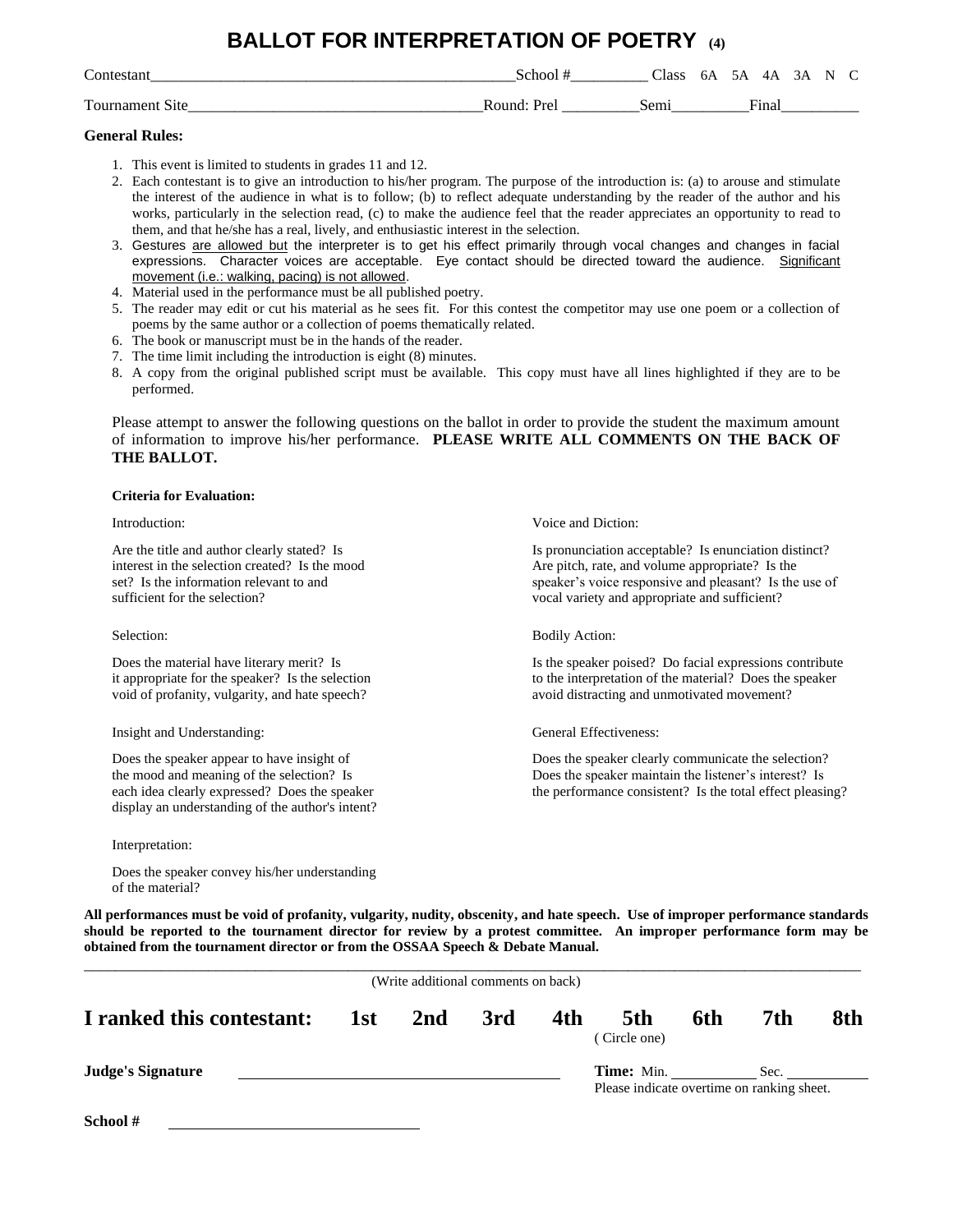### **BALLOT FOR PROSE (5)**

| $\sim$<br>`ontes   | School                    | $\bigcap$ ass | 6A | 5A           | 4Α  | 3 A | N | $\sqrt{ }$ |
|--------------------|---------------------------|---------------|----|--------------|-----|-----|---|------------|
| Tournament<br>Site | Round <sup>.</sup><br>Dr≏ | sem           |    | $\Gamma$ ino | шаі |     |   |            |

### **General Rules:**

- 1. This event is limited to students in grades nine and ten.
- 2. The purpose of this contest is to stimulate the student to find the meaning of printed prose and to communicate the meaning orally to his/her listeners. Participation in the contest should also assist a student to develop critical techniques in the evaluation of prose to convey subtleties of meaning and feeling through vocal control.
- 3. Gestures are allowed but the interpreter is to get his effect primarily through vocal changes and changes in facial expressions. Character voices are acceptable. Eye contact should be directed toward the audience. Significant movement (i.e.: walking, pacing) is not allowed.
- 4. Prose for the purpose of this contest is defined as any published material of literary merit (novel, short story or essay) except poetry or drama. For this contest the competitor may use a single work or a collection of shorter works by the same author or a collection of shorter works that are thematically related.
- 5. The reader may edit or cut his material as he sees fit.
- 6. The book or manuscript must be in the hands of the reader.
- 7. The time limit including the introduction is eight minutes.
- 8. A copy from the original published script must be available. This copy must have all lines highlighted if they are to be performed.

Please attempt to answer the following questions on the ballot in order to provide the student the maximum amount of information to improve his/her performance. **PLEASE WRITE ALL COMMENTS ON THE BACK OF THE BALLOT.**

#### **Criteria for Evaluation:**

sufficient for the selection? of vocal variety appropriate and sufficient?

Does the material have literary merit? Is Is the speaker poised? Do facial expressions

Insight and Understanding: General Effectiveness:

display an understanding of the author's intent?

Interpretation:

Does the speaker convey his/her understanding of the material?

**All performances must be void of profanity, vulgarity, nudity, obscenity, and hate speech. Use of improper performance standards should be reported to the tournament director for review by a protest committee. An improper performance form may be obtained from the tournament director or from the OSSAA Speech & Debate Manual.**

|                           | (Write additional comments on back) |     |     |                                                          |     |      |     |
|---------------------------|-------------------------------------|-----|-----|----------------------------------------------------------|-----|------|-----|
| I ranked this contestant: | 1st 2nd                             | 3rd | 4th | 5th<br>(Circle one)                                      | 6th | 7th  | 8th |
| Judge's Signature         |                                     |     |     | Time: Min.<br>Please indicate overtime on ranking sheet. |     | Sec. |     |
| School#                   |                                     |     |     |                                                          |     |      |     |

Introduction: Voice and Diction:

Are the title and author clearly stated? Is Is Is pronunciation acceptable? Is enunciation distinct? interest in the selection created? Is the mood  $\blacksquare$  Are pitch, rate, and volume appropriate? Is the set? Is the information relevant to and speaker's voice responsive and pleasant? Is the use

Selection: Bodily Action: Bodily Action:

it appropriate for the speaker? Is the selection contribute to the interpretation of the material? Does void of profanity, vulgarity, and hate speech? the speaker avoid distracting and unmotivated movement?

Does the speaker appear to have insight of Does the speaker clearly communicate the selection? the mood and meaning of the selection? Is Does the speaker maintain the listener's interest? Is each idea clearly expressed? Does the speaker the performance consistent? Is the total effect pleasing?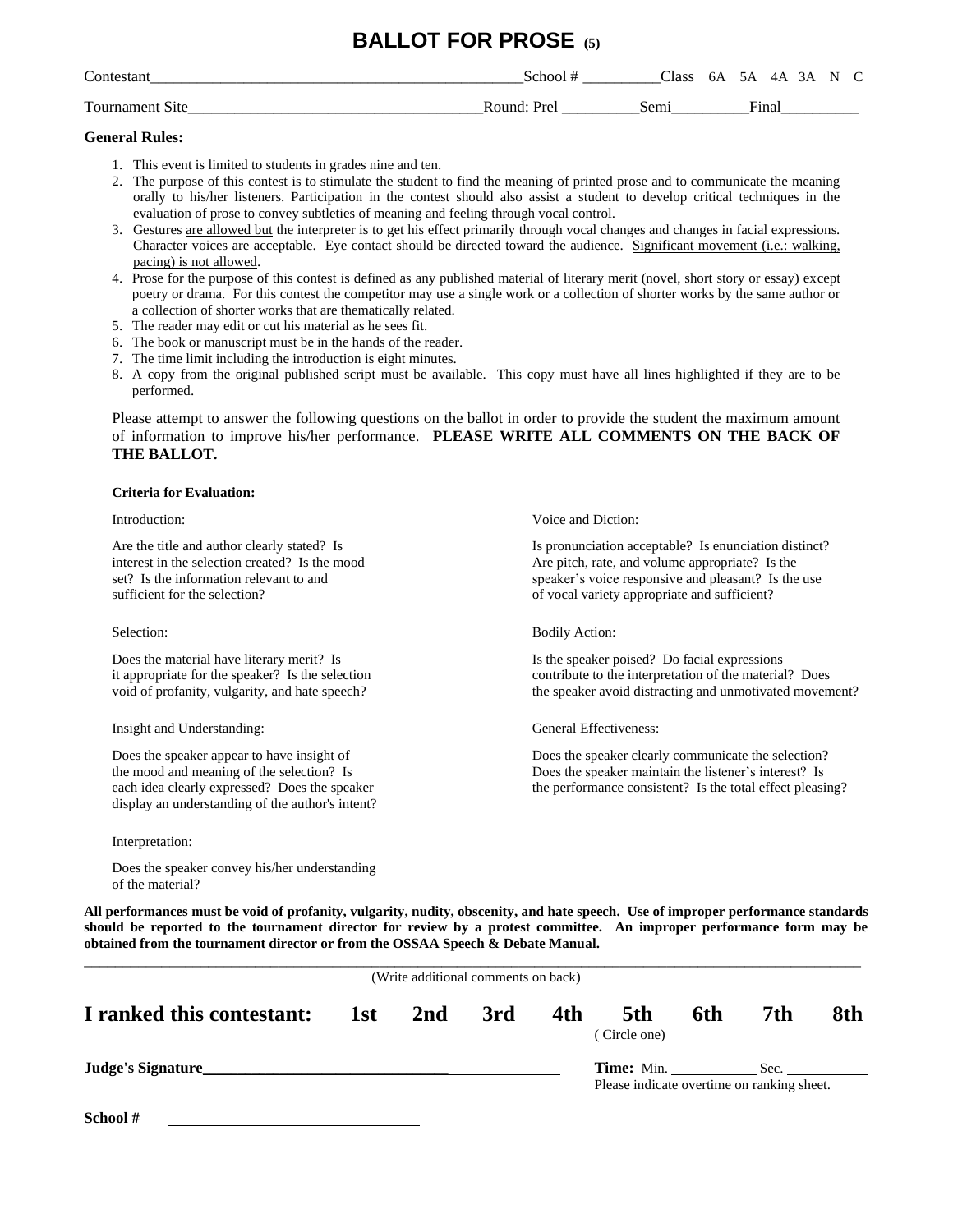### **BALLOT FOR FOREIGN EXTEMPORANEOUS SPEAKING (6)**

| $\sim$<br>`ontestan  | schoe"       | : Lass | 6A<br>$\sim$ | īΔ<br>__            | ΔΔ | ΚА | N |  |
|----------------------|--------------|--------|--------------|---------------------|----|----|---|--|
| Tournament,<br>.Site | Round<br>Pre | Sem    |              | $\overline{q}$ ina. |    |    |   |  |

#### **General Rules**

- 1. Contestants will be expected to prepare on all significant topics that have received emphasis in the major magazines and newspapers since September 1st of the current school year.
- 2. Students will be allowed to draw five topics, from which one must be selected within a few minutes and reported to the person supervising the drawing. The student must hand the question to his judges before he speaks. Failure to do so must be reported to tab room.
- 3. This selection will be recorded by the person supervising the drawing.
- 4. Topics will be selected by or under the supervision of the respective tournament director, phrased in the form of a question specific enough for the judges to determine whether the speech is relevant to the topic drawn.
- 5. Either before beginning the speech or as part of the introduction of the speech, the contestant is to state the topic in the exact words.
- 6. Speakers will draw at seven (7) minute intervals and have thirty (30) minutes for preparation. Coaches are not to consult with students after drawing.
- 7. At the end of thirty (30) minutes, the student will deliver his speech on the recorded topic drawn. He may use no more than fifty (50) words or notes. (The penalty for violation of the regulation is disqualification.) Numbers, symbols, and abbreviations will count as words. The judge must turn the offending card into the Tournament Director.
- 8. The participant is to speak not more than seven (7) minutes. Time signals will be given. No student will be penalized if time signal is not given by the timekeeper. The penalty for speaking sixteen (16) to thirty (30) seconds overtime will be the loss of one ranking point per judge administered in the tab room. The penalty for over thirty (30) seconds is disqualification.
- 9. A student may not compete in both divisions of extemporaneous speaking at any one tournament including regionals and state.

Please attempt to answer the following questions on the ballot in order to provide the student the maximum amount of information to improve his/her performance. **PLEASE WRITE ALL COMMENTS ON THE BACK OF THE BALLOT.**

#### **Criteria for Evaluation:**

| Introduction:<br>Does the speaker get your attention and<br>introduce the subject in an interesting<br>manner? Does it relate to the rest of the<br>speech?                                                                                            | <b>Supporting Materials:</b><br>Does the speaker have adequate support for his/her<br>opinions? Is the evidence pertinent and logically set<br>forth? Does the speaker include recent references to<br>specific sources of information?                                                                                                    |
|--------------------------------------------------------------------------------------------------------------------------------------------------------------------------------------------------------------------------------------------------------|--------------------------------------------------------------------------------------------------------------------------------------------------------------------------------------------------------------------------------------------------------------------------------------------------------------------------------------------|
| Analysis and Content:<br>Does the speaker analyze the topic adequately?<br>Does the content display an adequate knowledge<br>of the subject by the speaker? Is the content<br>relevant to the question? Does the speaker answer<br>the question posed? | Style & Oral Presentation:<br>Does the speaker exhibit a command of conversational<br>style? Is the language communicative rather than<br>"memorized"? Is the speaker's speech devoid of<br>grammatical errors, mannerisms, and slang that distract<br>from the presentation? Do the speaker's gestures<br>contribute to the presentation? |
| Organization:<br>Are the areas of support identified and<br>easy to follow?                                                                                                                                                                            | General Effectiveness:<br>Does the speaker clearly communicate? Does the<br>speaker maintain the listener's interest? Is the<br>organization easy to follow? Is the performance<br>consistent? Is the total effect pleasing?                                                                                                               |

|                           |     | (Write additional comments on back) |     |     |                                                                 |     |      |     |
|---------------------------|-----|-------------------------------------|-----|-----|-----------------------------------------------------------------|-----|------|-----|
| I ranked this contestant: | 1st | 2nd                                 | 3rd | 4th | 5th<br>(Circle one)                                             | 6th | 7th  | 8th |
| <b>Judge's Signature</b>  |     |                                     |     |     | <b>Time:</b> Min.<br>Please indicate overtime on ranking sheet. |     | Sec. |     |
| School #                  |     |                                     |     |     |                                                                 |     |      |     |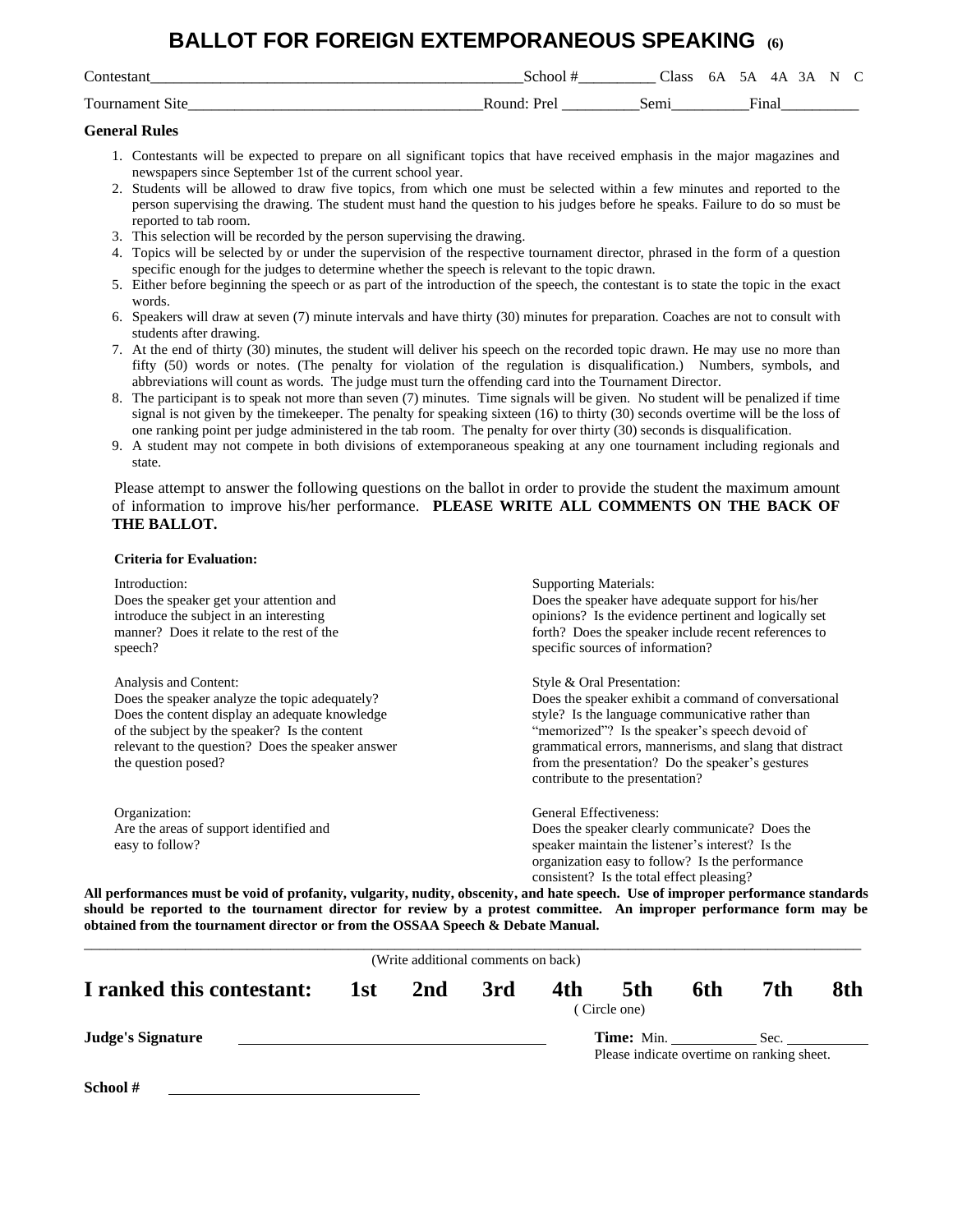### **BALLOT FOR HUMOROUS DUET ACTING** (7)

| $\sim$<br>`on | choc            | $\sim$<br>1000<br>лабб | OΑ | . Д<br>LΔ<br>. .   | - |
|---------------|-----------------|------------------------|----|--------------------|---|
| --<br>. വു    | l Inco<br>'ound | Sem<br>ຼ               |    | ÷-<br>ہ دی ا<br>ша |   |

#### **General Rules:**

- 1. Duet teams must qualify together as a team.
- 2. This event will be divided into two (2) divisions Humorous and Dramatic Duet.

3. The event shall consist of a cutting from a single work of published, worthwhile literature containing two or more characters using the same diction the author has used in the original manuscript. (Materials taken from a recording will not be accepted.)

- 4. Additional wording may be added only for the purpose of introduction, transition, and conclusion. Transitions must be used as a vehicle for time or location change only. Total time of introduction, conclusion, and all transitions may not exceed 2 minutes. Author's wording may not be altered except to delete vulgarities and offensive language.
- 5. The cutting may consist of more than two characters (plus exposition, i.e., scene descriptions, prologues, narrations, transitions, etc.); but in no case may a school use more than two students to interpret all characters and perform all these functions.
- 6. The cutting must be presented without scenery, special lighting, costume and/or adjustment of clothing, make-up, sound effects, properties, or furniture other than two simple chairs furnished by the student or host school and the chairs may be used as props. Use of chairs is optional.
- 7. Maximum time of ten (10) minutes includes all expositions.
- 8. This is a memorized event. Use of script is not permissible.
- 9. Verbal prompting from the audience is not allowed.
- 10. A copy from the original published script must be available. This copy must have all lines highlighted if they are to be performed. A typed copy of all transitions must also be available. Each separate transition must be numbered with the correct corresponding number placed in the script at the appropriate location. Penalty for failure to have available or follow proper form is, in both instances, disqualification.

Please attempt to answer the following questions on the ballot in order to provide the student the maximum amount of information to improve his/her performance. **PLEASE WRITE ALL COMMENTS ON THE BACK OF THE BALLOT.**

#### **Criteria for Evaluation:**

| Introduction:<br>Are the title and author clearly stated? Is<br>interest in the selection created? Is the<br>mood set? Is the information relevant to<br>and sufficient for the selection?                                                     | Movement:<br>Is the acting area used effectively? Is the blocking well<br>developed to the content of the scene? Are a variety of<br>levels employed?                                                                                                             |
|------------------------------------------------------------------------------------------------------------------------------------------------------------------------------------------------------------------------------------------------|-------------------------------------------------------------------------------------------------------------------------------------------------------------------------------------------------------------------------------------------------------------------|
| Selection:<br>Is the selection appropriate for the performers?<br>Does it show literary value? Is it interesting?<br>Is the selection void of profanity, vulgarity,<br>and hate speech?                                                        | Voice and Diction:<br>Is pronunciation acceptable? Is enunciation distinct? Are pitch,<br>rate, and volume appropriate? Are the performer's voices<br>responsive and pleasant? Is the use of vocal variety sufficient?                                            |
| Insight and Understanding:<br>Do the performers appear to have an understanding<br>of the selection? Is each idea clearly expressed?<br>Do the performers display insight of the author's<br>intent? Are they faithful to the author's intent? | Ensemble:<br>Is the scene shared equally? Do the performers react and<br>respond to the motivation of the scene? Is the team a unit?                                                                                                                              |
| Characterization:<br>Do the performers clearly distinguish each of the<br>characters in the selection? Are the characters and<br>their attitudes clear and vivid? Are the body<br>responses and attitudes appropriate?                         | General Effectiveness:<br>Do the performers clearly communicate the selection? Do the<br>performers maintain the listener's interest? Do the performers<br>maintain high energy in the selection? Is the performance<br>consistent? Is the total effect pleasing? |

|                           |     | (Write additional comments on back) |     |                     |                                                               |     |     |     |
|---------------------------|-----|-------------------------------------|-----|---------------------|---------------------------------------------------------------|-----|-----|-----|
| I ranked this contestant: | 1st | 2nd                                 | 3rd | 4th<br>(Circle one) | 5th                                                           | 6th | 7th | 8th |
| <b>Judge's Signature</b>  |     |                                     |     |                     | Time: Min. Sec.<br>Please indicate overtime on ranking sheet. |     |     |     |
| School #                  |     |                                     |     |                     |                                                               |     |     |     |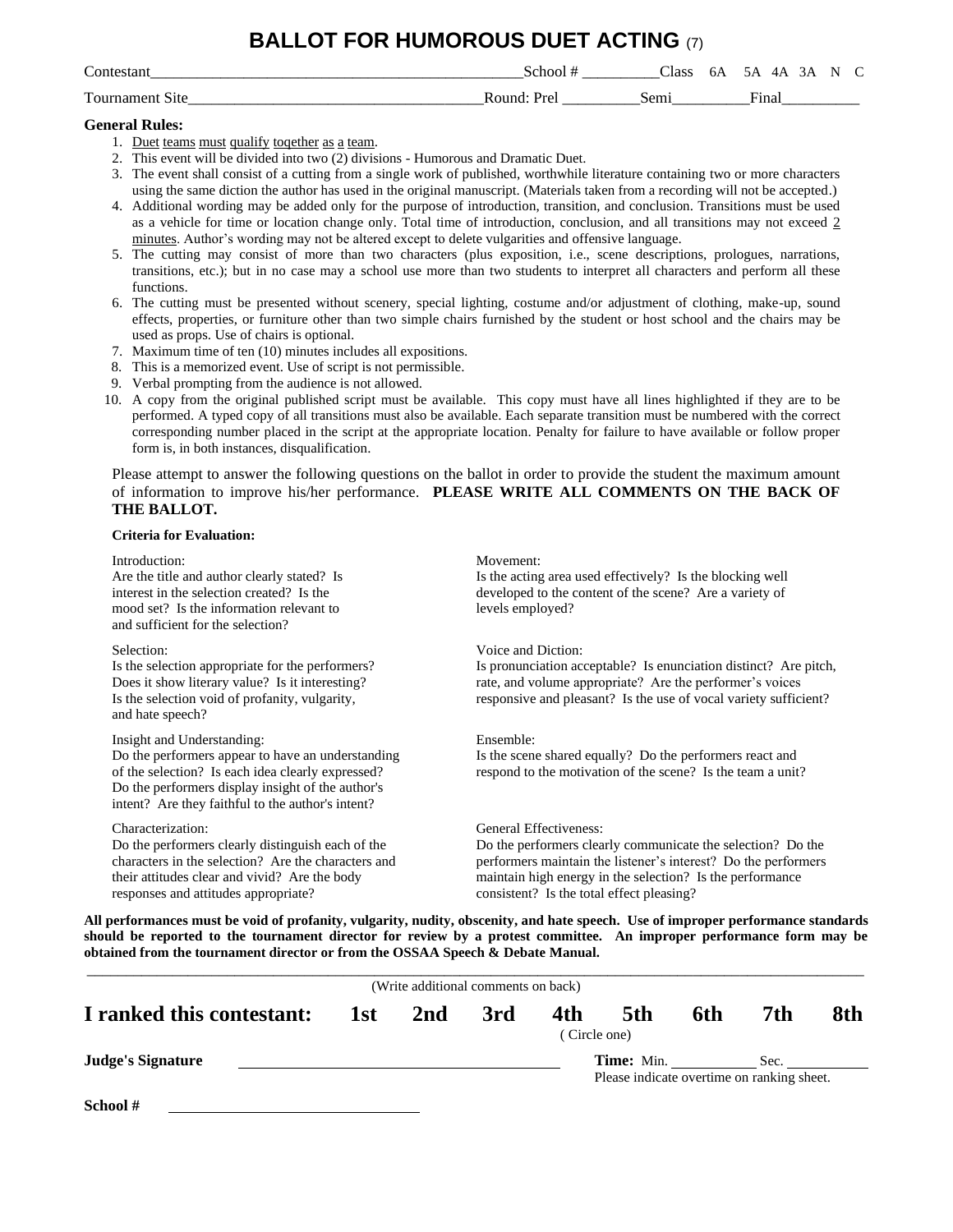### **BALLOT FOR MONOLOGUE (8)**

(Solo Acting)

| $\sim$<br>_________ |                 | Llass | 07 | . .          | <u>. ப</u><br>TZ : | ٠A | N     |  |
|---------------------|-----------------|-------|----|--------------|--------------------|----|-------|--|
| m<br>$\Omega$       | – R∩⊔r –<br>--- | ມເ    |    | $\mathbf{r}$ | ∙ʻına              |    | _____ |  |

#### **General Rules:**

- 1. Monologue is to be defined for purposes of this contest as material from published worthwhile literature in which only one character speaks. Lines performed must be taken from one (l) character's speech(es), not those of several characters spliced together. This is a memorized event. Use of script is prohibited. Material taken from a recording will not be accepted.
- 2. The monologue performance will consist of two  $(2)$  contrasting pieces, one humorous and one serious. These may or may not center on one theme. Actor versatility and believability within the author's intent will be of prime importance.
- 3. Original wording shall be used only for the introduction. A brief introduction shall be presented at the beginning of the program. It shall be designed to prepare the audience favorably for the contrasting materials.
- 4. There shall be no spoken transition or conclusion.
- 5. Maximum time is not to exceed six (6) minutes.
- 6. Properties allowed shall be limited to one chair. Blocking appropriate to the scene is to be allowed.
- 7. The cutting must be presented without scenery, special lighting, costuming or sound effects.
- 8. A copy from the original published script must be available. This copy must have all lines highlighted if they are to be performed.
- 9. Verbal prompting from the audience is not allowed.

Please attempt to answer the following questions on the ballot in order to provide the student the maximum amount of information to improve his/her performance. **PLEASE WRITE ALL COMMENTS ON THE BACK OF THE BALLOT.**

#### **Criteria for Evaluation:**

| Introduction:                                                                                                                                                                                                                                | Voice and Diction:                                                                                                                                                                                         |
|----------------------------------------------------------------------------------------------------------------------------------------------------------------------------------------------------------------------------------------------|------------------------------------------------------------------------------------------------------------------------------------------------------------------------------------------------------------|
| Are the title and author clearly stated? Is                                                                                                                                                                                                  | Is pronunciation acceptable? Is enunciation distinct?                                                                                                                                                      |
| interest in the selection created? Is the                                                                                                                                                                                                    | Are pitch, rate, and volume appropriate? Is the                                                                                                                                                            |
| mood set? Is the information relevant to                                                                                                                                                                                                     | speaker's voice responsive and pleasant? Is the use of                                                                                                                                                     |
| and sufficient for the selection?                                                                                                                                                                                                            | vocal variety appropriate and sufficient?                                                                                                                                                                  |
| Selection:<br>Are the selections appropriate for the speaker?<br>Do they provide for contrasting situations: one<br>humorous and one dramatic? Are they interesting?<br>Are the selections void of profanity, vulgarity,<br>and hate speech? | <b>Bodily Action:</b><br>Is the speaker poised? Do gestures and facial<br>expressions contribute to the interpretation of the<br>material? Does the speaker avoid distracting and<br>unmotivated movement? |
| Insight and Understanding:<br>Does the speaker appear to have an understanding<br>of the selections? Is each idea clearly expressed?<br>Does the speaker display insight of the author's<br>intent?                                          | Movement:<br>Is the acting area used effectively? Is the blocking<br>well developed to the content of the scenes? Are a<br>variety of levels employed?                                                     |
| Characterization:                                                                                                                                                                                                                            | General Effectiveness:                                                                                                                                                                                     |
| Does the speaker clearly distinguish both of the                                                                                                                                                                                             | Does the speaker clearly communicate the selection?                                                                                                                                                        |
| characters portrayed? Are the characters and                                                                                                                                                                                                 | Does the speaker maintain the listener's interest? Are                                                                                                                                                     |
| their attitudes clear and vivid? Are the body                                                                                                                                                                                                | the performances consistent? Is the total effect of                                                                                                                                                        |
| responses and attitudes appropriate?                                                                                                                                                                                                         | each selection pleasing?                                                                                                                                                                                   |

|                           |     | (Write additional comments on back) |     |     |                                                                 |     |      |     |
|---------------------------|-----|-------------------------------------|-----|-----|-----------------------------------------------------------------|-----|------|-----|
| I ranked this contestant: | 1st | 2nd                                 | 3rd | 4th | 5th<br>(Circle one)                                             | 6th | 7th  | 8th |
| <b>Judge's Signature</b>  |     |                                     |     |     | <b>Time:</b> Min.<br>Please indicate overtime on ranking sheet. |     | Sec. |     |
| School#                   |     |                                     |     |     |                                                                 |     |      |     |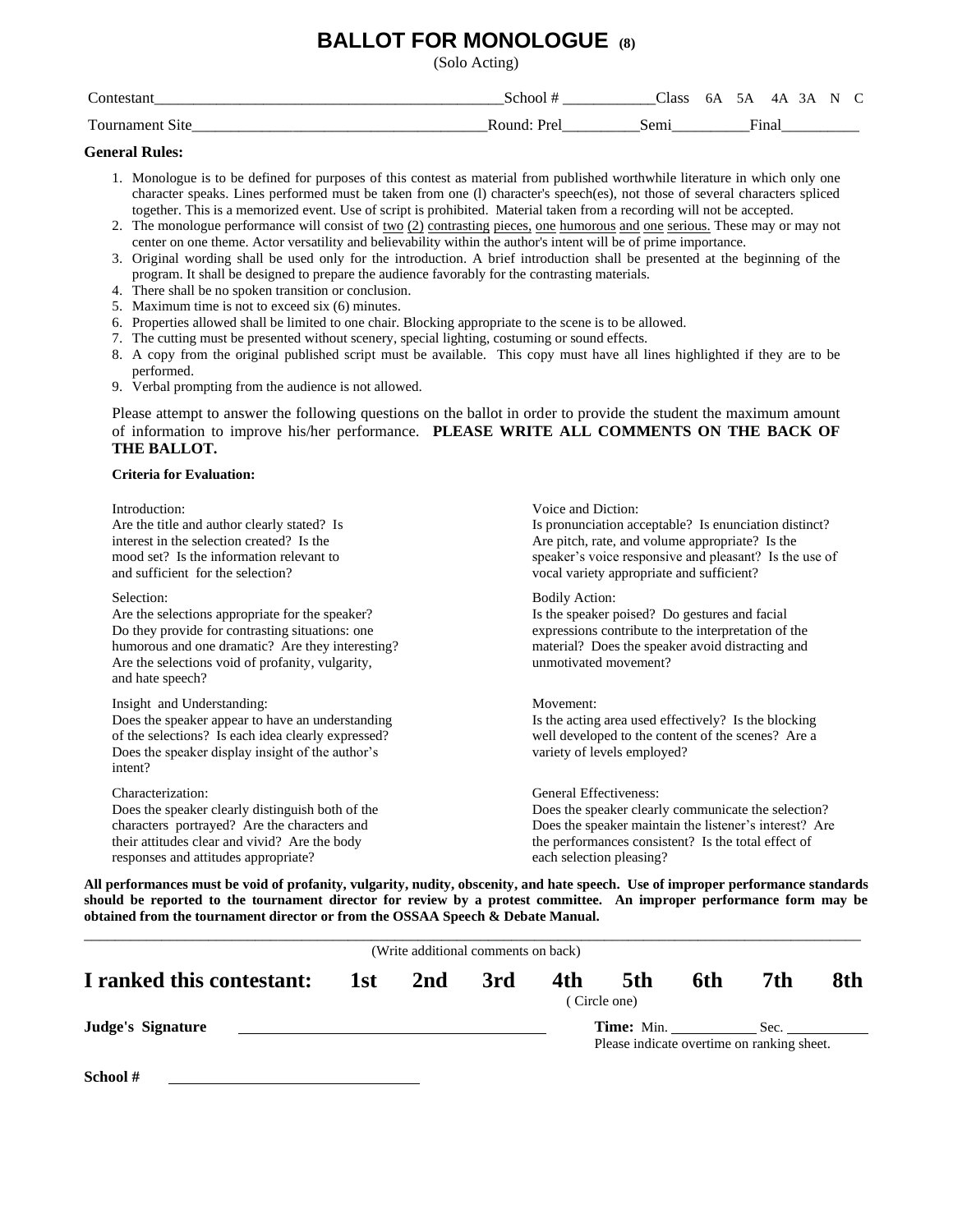### **BALLOT FOR HUMOROUS INTERPRETATION** (9)

| $\sim$<br>n.                        | 11<br>_____           | $\sim$<br>Class | Οŀ<br>$\sim$ $\sim$ | $\mu$<br>$\sim$                  | N     |
|-------------------------------------|-----------------------|-----------------|---------------------|----------------------------------|-------|
| --<br>$\bigcap$<br>________<br>____ | $-111$<br>___________ | Ser             |                     | ÷-<br>11 n 9<br>па.<br>_________ | _____ |

#### **General Rules:**

- 1. Dramatic and humorous literature are to be defined as **a monologue or material in which persons or characters other than, or in addition to, the author speak throughout**. The material should have sufficient merit to justify careful study and preparation by the student.
- 2. Material must be from a single work of published worthwhile literature using the same diction that the author has used in the original manuscript. Materials taken from a recording will not be accepted.
- 3. Additional wording may be added only for the purpose of introduction, transition, and conclusion. Transitions must be a vehicle for time or location change only. Total time of introduction, conclusion, and all transitions may not exceed  $2$  minutes. Author's wording may not be altered except to delete vulgarities and offensive language.
- 4. The performance should include an introduction designed to prepare the audience favorably for the material to be presented.
- 5. The maximum time including the introduction is not to exceed ten minutes.
- \*6. Properties shall not be used.

\*7. Examples of movement PERMITTED: Kneeling on one or both knees, squatting, jumping, walking. Examples NOT

- PERMITTED: sitting or lying down
- 8. A copy from the original published script must be available. This copy must have all lines highlighted if they are to be performed. A typed copy of all transitions must also be available. Each separate transition must be numbered with the correct corresponding number placed in the script at the appropriate location. Penalty for failure to have available or follow proper form is, in both instances, disqualification.

Please attempt to answer the following questions on the ballot in order to provide the student the maximum amount of information to improve his/her performace. **PLEASE WRITE ALL COMMENTS ON THE BACK OF THE BALLOT.**

#### **Criteria for Evaluation:**

| PLEASE TAKE NOTE OF THE NEW RULES. MONOLOGUES AND LIMITED MOVEMENT ARE PERMITTED! |                                                        |
|-----------------------------------------------------------------------------------|--------------------------------------------------------|
| Introduction:                                                                     | Voice and Diction:                                     |
| Are the title and author clearly stated? Is                                       | Is pronunciation acceptable? Is enunciation distinct?  |
| interest in the selection created? Is the                                         | Are pitch, rate, and volume appropriate? Is the        |
| mood set? Is the information relevant to                                          | speaker's voice responsive and pleasant? Is the use of |
| and sufficient for the selection?                                                 | vocal variety appropriate and sufficient?              |
| Selection:                                                                        | <b>Bodily Action:</b>                                  |
| Is the selection appropriate for the speaker?                                     | Is the speaker poised? Do gestures and facial          |
| Does it show literary value? Is it interesting?                                   | expressions contribute to the interpretation of the    |
| Is the selection void of profanity, vulgarity,                                    | material? Does the speaker avoid distracting and       |
| and hate speech?                                                                  | unmotivated movement?                                  |
| Insight and Understanding:                                                        | General Effectiveness:                                 |
| Does the speaker appear to have an understanding                                  | Does the speaker clearly communicate the selection?    |
| of the selection? Is each idea clearly expressed?                                 | Does the speaker maintain the listener's interest?     |
| Does the speaker display insight of the author's                                  | Does the speaker maintain energy throughout the        |
| intent?                                                                           | selection? Is the performance consistent? Is the total |
|                                                                                   | effect pleasing?                                       |
| Characterization:                                                                 |                                                        |
| Does the speaker clearly distinguish each of the                                  |                                                        |

characters in the selection? Are the characters and their attitudes clear and vivid? Are the body responses and attitudes appropriate?

|                           |     | (Write additional comments on back) |     |     |                     |     |                                                    |     |
|---------------------------|-----|-------------------------------------|-----|-----|---------------------|-----|----------------------------------------------------|-----|
| I ranked this contestant: | 1st | 2nd                                 | 3rd | 4th | 5th<br>(Circle one) | 6th | 7th                                                | 8th |
| <b>Judge's Signature</b>  |     |                                     |     |     |                     |     | Sec.<br>Please indicate overtime on ranking sheet. |     |
| School #                  |     |                                     |     |     |                     |     |                                                    |     |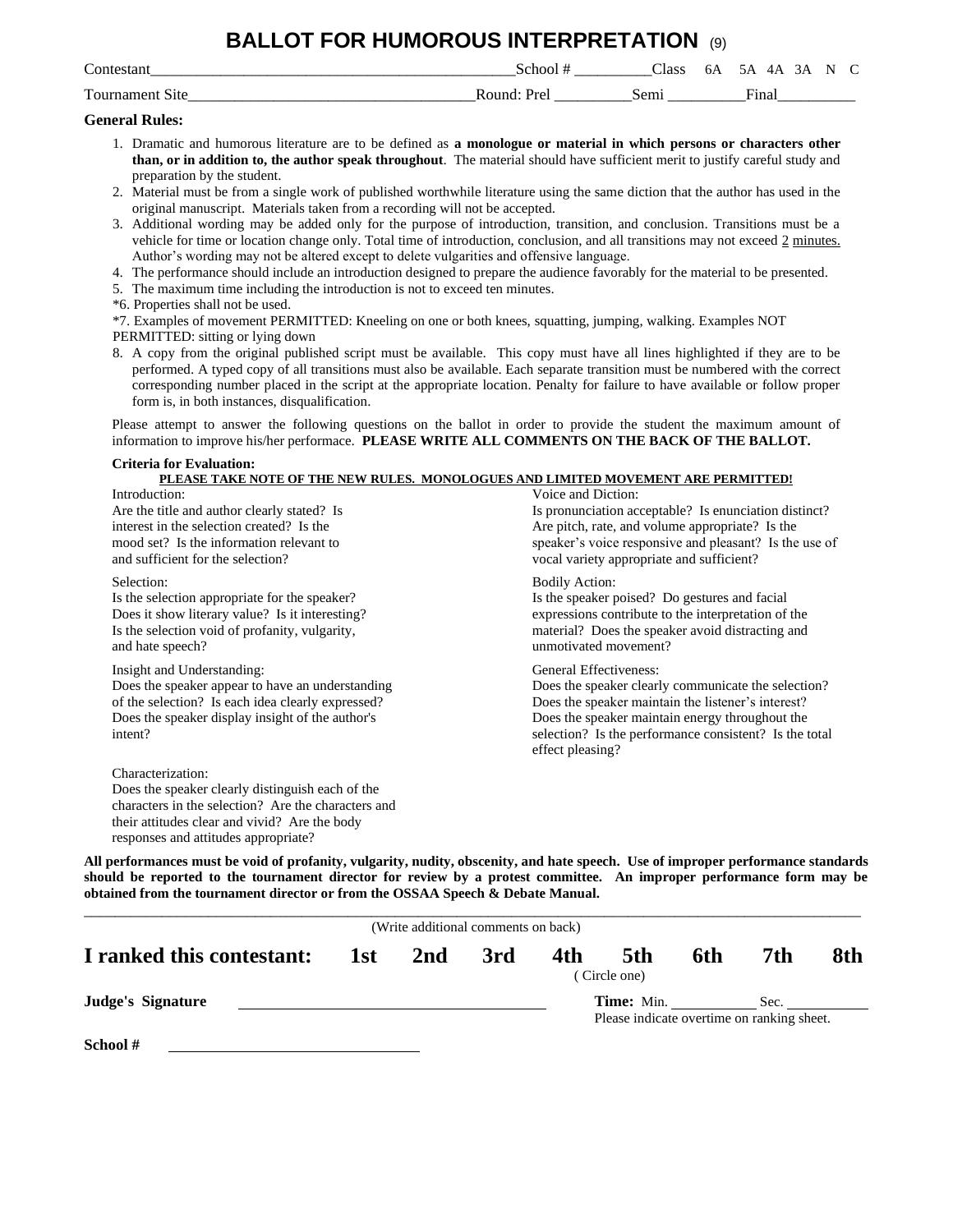## **BALLOT FOR DOMESTIC EXTEMPORANEOUS SPEAKING** (10)

| $\sim$<br>$\sim$ r | _______                 | lace                                                                                                                                                                                                                               |                                    |  |  |
|--------------------|-------------------------|------------------------------------------------------------------------------------------------------------------------------------------------------------------------------------------------------------------------------------|------------------------------------|--|--|
| --<br>1011         | $O$ <sub>11</sub> n $C$ | and the state of the state of the state of the state of the state of the state of the state of the state of the state of the state of the state of the state of the state of the state of the state of the state of the state<br>ຼ | $\overline{\phantom{a}}$<br>ലിലെ സ |  |  |

#### **General Rules**

- 1. Contestants will be expected to prepare on all significant topics that have received emphasis in the major magazines and newspapers since September 1st of the current school year.
- 2. Students will be allowed to draw five topics, from which one must be selected within a few minutes and reported to the person supervising the drawing. The student must hand the question to his judges before he speaks. Failure to do so must be reported to the tab room.
- 3. This selection will be recorded by the person supervising the drawing.
- 4. Topics will be selected by or under the supervision of the respective tournament director, phrased in the form of a question specific enough for the judges to determine whether the speech is relevant to the topic drawn.
- 5. Either before beginning the speech or as part of the introduction of the speech, the contestant is to state the topic in the exact words.
- 6. Speakers will draw at seven (7) minute intervals and have thirty (30) minutes for preparation. Coaches are not to consult with students after drawing.
- 7. At the end of thirty (30) minutes the student will deliver his speech on the recorded topic drawn. He may use no more than fifty (50) words or notes. (The penalty for violation of the regulation is disqualification.) Numbers, symbols, and abbreviations will count as words. The judge must turn the offending card into the Tournament Director.
- 8. The participant is to speak not more than seven (7) minutes. Time signals will be given. No student will be penalized if time signal is not given by the timekeeper. The penalty for speaking sixteen (16) to thirty (30) seconds overtime will be the loss of one ranking point per judge administered in the tab room. The penalty for over thirty (30) seconds is disqualification.
- 9. A student may not compete in both divisions of extemporaneous speaking at any one tournament including regionals and state.

Please attempt to answer the following questions on the ballot in order to provide the student the maximum amount of information to improve his/her performace. **PLEASE WRITE ALL COMMENTS ON THE BACK OF THE BALLOT.**

#### **Criteria for Evaluation:**

| Introduction:<br>Does the speaker get your attention and<br>introduce the subject in an interesting<br>manner? Does it relate to the rest of the<br>speech?                                                                                            | <b>Supporting Materials:</b><br>Does the speaker have adequate support for his/her<br>opinions? Is the evidence pertinent and logically<br>set forth? Does the speaker include recent references<br>to specific sources of information?                                                                                                    |
|--------------------------------------------------------------------------------------------------------------------------------------------------------------------------------------------------------------------------------------------------------|--------------------------------------------------------------------------------------------------------------------------------------------------------------------------------------------------------------------------------------------------------------------------------------------------------------------------------------------|
| Analysis and Content:<br>Does the speaker analyze the topic adequately?<br>Does the content display an adequate knowledge<br>of the subject by the speaker? Is the content<br>relevant to the question? Does the speaker answer<br>the question posed? | Style & Oral Presentation:<br>Does the speaker exhibit a command of conversational<br>style? Is the language communicative rather than<br>"memorized"? Is the speaker's speech devoid of<br>grammatical errors, mannerisms, and slang that distract<br>from the presentation? Do the speaker's gestures<br>contribute to the presentation? |
| Organization:<br>Are the areas of support identified and easy to<br>follow?                                                                                                                                                                            | General Effectiveness:<br>Does the speaker clearly communicate? Does the<br>speaker maintain the listener's interest? Is the<br>organization easy to follow? Is the performance<br>consistent? Is the total effect pleasing?                                                                                                               |

| (Write additional comments on back) |     |                 |     |     |                     |     |                                                    |     |
|-------------------------------------|-----|-----------------|-----|-----|---------------------|-----|----------------------------------------------------|-----|
| I ranked this contestant:           | 1st | 2 <sub>nd</sub> | 3rd | 4th | 5th<br>(Circle one) | 6th | 7th                                                | 8th |
| Judge's Signature                   |     |                 |     |     | <b>Time:</b> Min.   |     | Sec.<br>Please indicate overtime on ranking sheet. |     |
| School #                            |     |                 |     |     |                     |     |                                                    |     |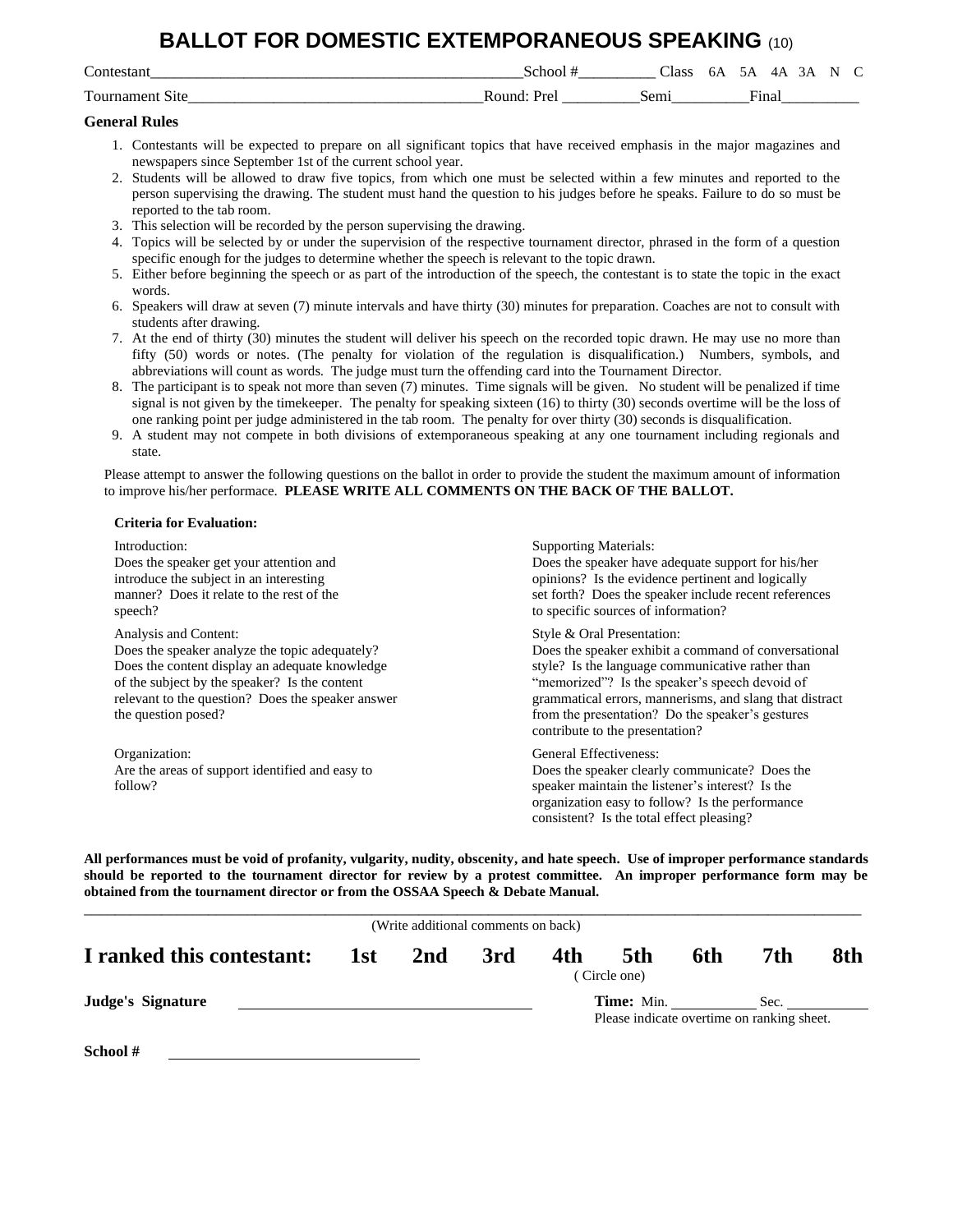### **BALLOT FOR DRAMATIC DUET ACTING** (11)

| Contes                          | $\Delta$ hor      | Llass     | OΑ | ۵.<br>LΔ<br>$\overline{\phantom{a}}$<br>. . | - |
|---------------------------------|-------------------|-----------|----|---------------------------------------------|---|
| $\mathbf{r}$<br>$\Omega$<br>11۰ | ≀∩חות ?<br>l Jean | $be^{rr}$ |    | ÷-<br><b>Hite</b><br>пна                    |   |

#### **General Rules:**

- 1. Duet teams must qualify together as a team.
- 2. This event will be divided into two (2) divisions Humorous and Dramatic Duet.
- 3. The event shall consist of a cutting from a single work of published, worthwhile literature containing two or more characters using the same diction the author has used in the original manuscript. (Materials taken from a recording will not be accepted.)
- 4. Additional wording may be added only for the purpose of introduction, transition, and conclusion. Transitions must be used as a vehicle for time or location change only. Total time of introduction, conclusion, and all transitions may not exceed 2 minutes. Author's wording may not be altered except to delete vulgarities and offensive language.
- 5. The cutting may consist of more than two characters (plus exposition, i.e., scene descriptions, prologues, narrations, transitions, etc.); but in no case may a school use more than two students to interpret all characters and perform all these functions.
- 6. The cutting must be presented without scenery, special lighting, costume and/or adjustment of clothing, make-up, sound effects, properties, or furniture other than two simple chairs furnished by the student or host school and the chairs may be used as props. Use of chairs is optional.
- 7. Maximum time of ten (10) minutes includes all expositions.
- 8. This is a memorized event. Use of script is not permissible.
- 9. Verbal prompting from audience is not allowed.
- 10. A copy from the original script must be available. This copy must have all lines highlighted if they are to be performed. A typed copy of all transitions must also be available. Each separate transition must be numbered with the correct corresponding number placed in the script at the appropriate location. Penalty for failure to have available or follow proper form is, in both instances, disqualification.

Please attempt to answer the following questions on the ballot in order to provide the student the maximum amount of information to improve his/her performace. **PLEASE WRITE ALL COMMENTS ON THE BACK OF THE BALLOT.**

#### **Criteria for Evaluation:**

| Introduction:<br>Are the title and author clearly stated? Is<br>interest in the selection created? Is the<br>mood set? Is the information relevant to<br>and sufficient for the selection?                                                     | Movement:<br>Is the acting area used effectively? Is the blocking<br>well developed to the content of the scene? Are a<br>variety of levels employed? |
|------------------------------------------------------------------------------------------------------------------------------------------------------------------------------------------------------------------------------------------------|-------------------------------------------------------------------------------------------------------------------------------------------------------|
| Selection:                                                                                                                                                                                                                                     | Voice and Diction:                                                                                                                                    |
| Is the selection appropriate for the performers?                                                                                                                                                                                               | Is pronunciation acceptable? Is enunciation distinct?                                                                                                 |
| Does it show literary value? Is it interesting?                                                                                                                                                                                                | Are pitch, rate, and volume appropriate? Are the                                                                                                      |
| Is the selection void of profanity, vulgarity,                                                                                                                                                                                                 | performer's voices responsive and pleasant? Is the use                                                                                                |
| and hate speech?                                                                                                                                                                                                                               | of vocal variety sufficient?                                                                                                                          |
| Insight and Understanding:<br>Do the performers appear to have an understanding<br>of the selection? Is each idea clearly expressed?<br>Do the performers display insight of the author's<br>intent? Are they faithful to the author's intent? | Ensemble:<br>Is the scene shared equally? Do the performers react<br>and respond to the motivation of the scene? Is the team<br>a unit?               |
| Characterization:                                                                                                                                                                                                                              | General Effectiveness:                                                                                                                                |
| Do the performers clearly distinguish each of the                                                                                                                                                                                              | Do the performers clearly communicate the selection?                                                                                                  |
| characters in the selection? Are the characters and                                                                                                                                                                                            | Do the performers maintain the listener's interest?                                                                                                   |
| their attitudes clear and vivid? Are the body                                                                                                                                                                                                  | Does the performance reach a climax? Is the                                                                                                           |
| responses and attitudes appropriate?                                                                                                                                                                                                           | performance consistent? Is the total effect pleasing?                                                                                                 |

|                           |     | (Write additional comments on back) |     |     |                                                                 |     |      |     |
|---------------------------|-----|-------------------------------------|-----|-----|-----------------------------------------------------------------|-----|------|-----|
| I ranked this contestant: | 1st | 2nd                                 | 3rd | 4th | 5th<br>(Circle one)                                             | 6th | 7th  | 8th |
| <b>Judge's Signature</b>  |     |                                     |     |     | <b>Time:</b> Min.<br>Please indicate overtime on ranking sheet. |     | Sec. |     |
| School #                  |     |                                     |     |     |                                                                 |     |      |     |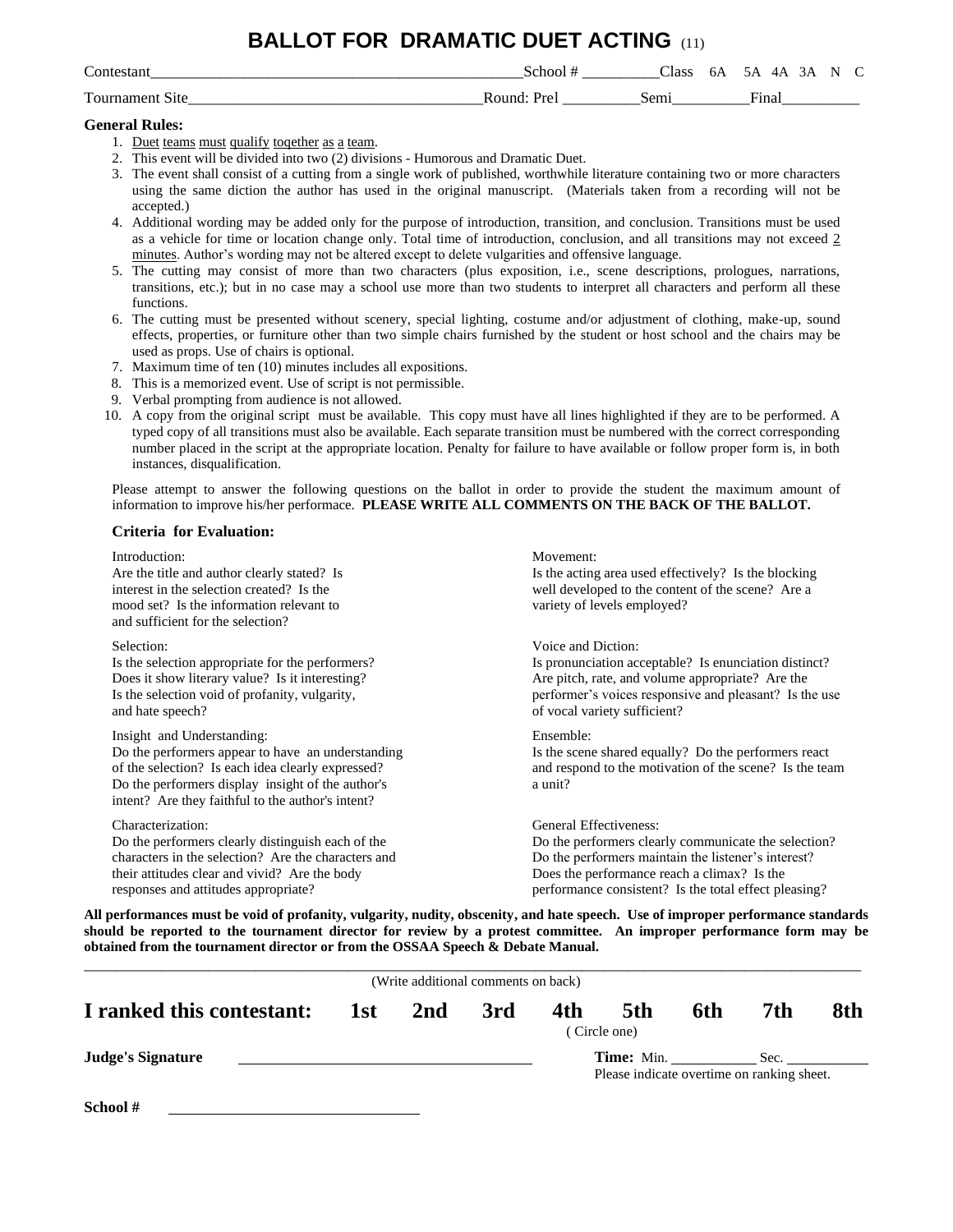

# PUBLIC FORUM DEBATE BALLOT

| Round/<br>Flight     | Room: | Division: | Judge<br>Name: |  |
|----------------------|-------|-----------|----------------|--|
| Resolution/<br>Topic |       |           |                |  |

| Pro        |      |        | Con        |      |        |
|------------|------|--------|------------|------|--------|
| Code       | Rank | Points | Code       | Rank | Points |
|            |      |        |            |      |        |
| Pro Spkr 1 |      |        | Con Spkr 2 |      |        |
| Name:      |      |        | Name:      |      |        |
| Pro Spkr 3 |      |        | Con Spkr 4 |      |        |
| Name:      |      |        | Name:      |      |        |

 **Rank each speaker 1 through 4 WITHOUT repeating a rank**

**Rate each speaker**: **1** Unethical/inappropriate Behavior **2** Below Average **3** Average **4** Above Average **5** Very Good **6** Outstanding ❖ Judges should decide the round as it is debated, not based on their personal beliefs.

- ❖ Debaters should advocate or reject the resolution in manner clear to the non-specialist citizen judge (i.e., jury). Clash of ideas is essential to debate.
- ❖ Debaters should display solid logic and reasoning, advocate a position, utilize evidence, and communicate clear ideas using professional decorum.
- ❖ Neither the pro nor con is permitted to offer a plan or counterplan, defined as a formalized, comprehensive proposal for implementation. Rather, they should offer reasoning to support a position of advocacy. Debaters may offer generalized, practical solutions.
- ❖ Crossfire time should be dedicated to questions and answers rather than reading evidence. Evidence may be referred to extemporaneously.
- ❖ No new arguments may be introduced in the Final Focus; however, debaters may include new evidence to support prior arguments.

**Comments to PRO debaters**:

#### **Comments to CON debaters**:

|  | Reasons for Decision (cite specific arguments that had a bearing): |  |
|--|--------------------------------------------------------------------|--|
|--|--------------------------------------------------------------------|--|

|                                               |            | <b>Order/Time Limits of Speeches</b>                   |                                    |  |
|-----------------------------------------------|------------|--------------------------------------------------------|------------------------------------|--|
|                                               |            | PRO Speaker 1<br>CON Speaker 2                         | 4 min<br>4 min                     |  |
|                                               |            | Crossfire (1&2)                                        | 3 min                              |  |
|                                               |            | PRO Speaker 3<br>CON Speaker 4                         | 4 min<br>4 min                     |  |
|                                               |            | Crossfire (3&4)                                        | 3 min                              |  |
|                                               |            | PRO Speaker 1 Summary<br>CON Speaker 2 Summary         | 3 min<br>3 min                     |  |
|                                               |            | Grand Crossfire (all)                                  | 3 min                              |  |
|                                               |            | PRO Speaker 3 Final Focus<br>CON Speaker 4 Final Focus | $2 \text{ min}$<br>$2 \text{ min}$ |  |
| $\Box$ Pro $\Box$ Con<br><b>Winning Team:</b> | Team/Code: |                                                        |                                    |  |
|                                               |            | 3 minutes of Prep Time per side                        |                                    |  |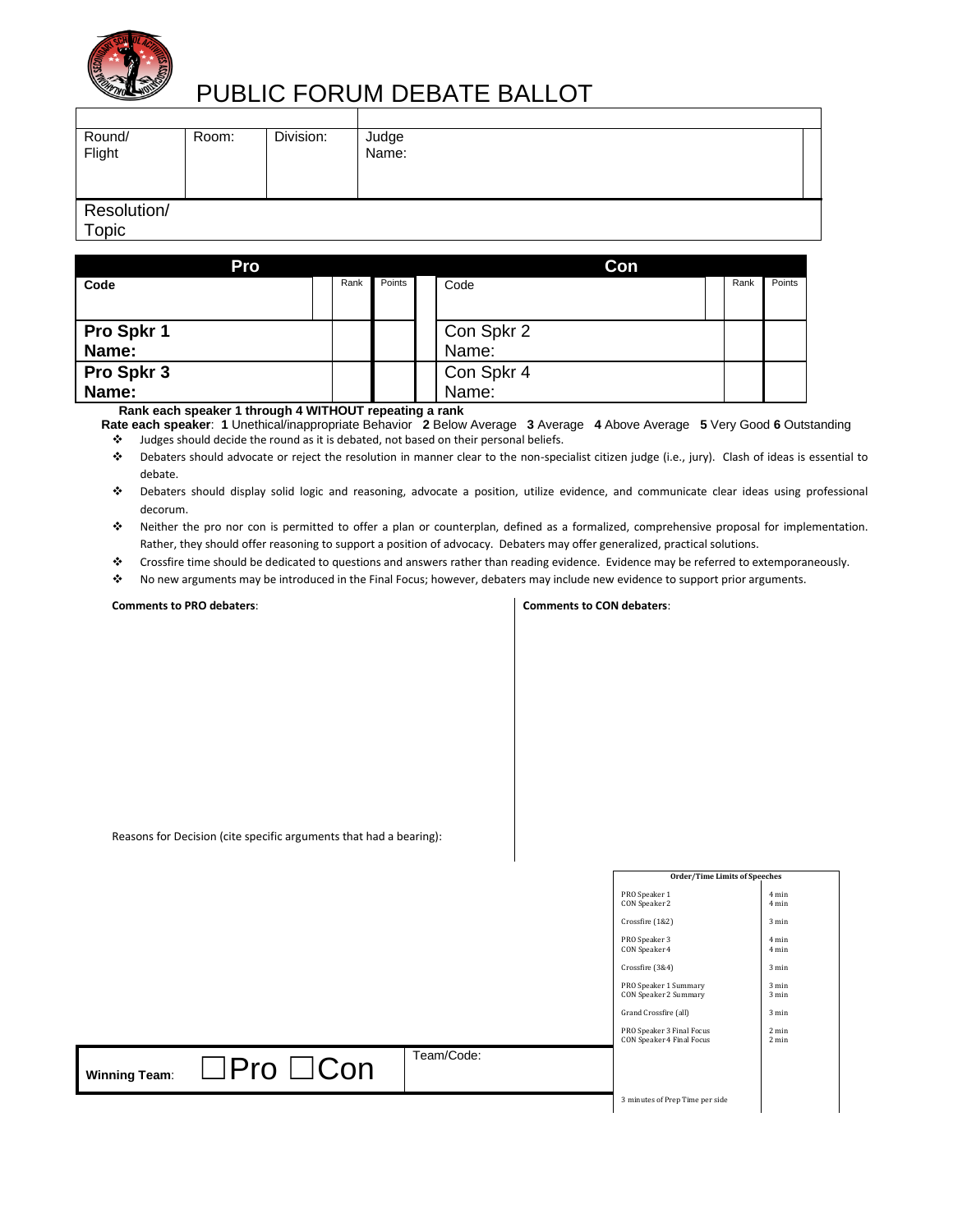| <b>FLIGHT</b> |  |
|---------------|--|
|               |  |

|                                       |                    | Negative Team                         |
|---------------------------------------|--------------------|---------------------------------------|
|                                       | <b>Affirmative</b> | <b>Negative</b>                       |
| Case & Analysis                       |                    | <b>Case &amp; Analysis</b>            |
|                                       |                    |                                       |
|                                       |                    |                                       |
|                                       |                    |                                       |
| Support of Issues(evidence/reasoning) |                    | Support of Issues(evidence/reasoning) |
|                                       |                    |                                       |
|                                       |                    |                                       |
| Attack & Defense                      |                    | Attack & Defense                      |
|                                       |                    |                                       |
|                                       |                    |                                       |
|                                       |                    |                                       |
| <b>Delivery</b>                       |                    | <b>Delivery</b>                       |
|                                       |                    |                                       |
|                                       |                    |                                       |
|                                       |                    |                                       |
| <b>Reason for Decision:</b>           |                    |                                       |
|                                       |                    |                                       |
|                                       |                    |                                       |
|                                       |                    |                                       |

### Circle the appropriate number

| Affirmative                                                                                                                                  |  |  | $0$ 1 2 3 4 5 6 |  |  |  |  |  |  |
|----------------------------------------------------------------------------------------------------------------------------------------------|--|--|-----------------|--|--|--|--|--|--|
| <b>Negative</b>                                                                                                                              |  |  | $0$ 1 2 3 4 5 6 |  |  |  |  |  |  |
| In my opinion the better debating was done by<br>(affirmative or negative)<br>Please check here if you have awarded low points to the winner |  |  |                 |  |  |  |  |  |  |
| Judge's signature                                                                                                                            |  |  | School          |  |  |  |  |  |  |
| $\lambda$                                                                                                                                    |  |  |                 |  |  |  |  |  |  |
| OKLAHOMA SECONDARY SCHOOL ACTIVITIES ASSOCIATION                                                                                             |  |  |                 |  |  |  |  |  |  |

**FORM LD**